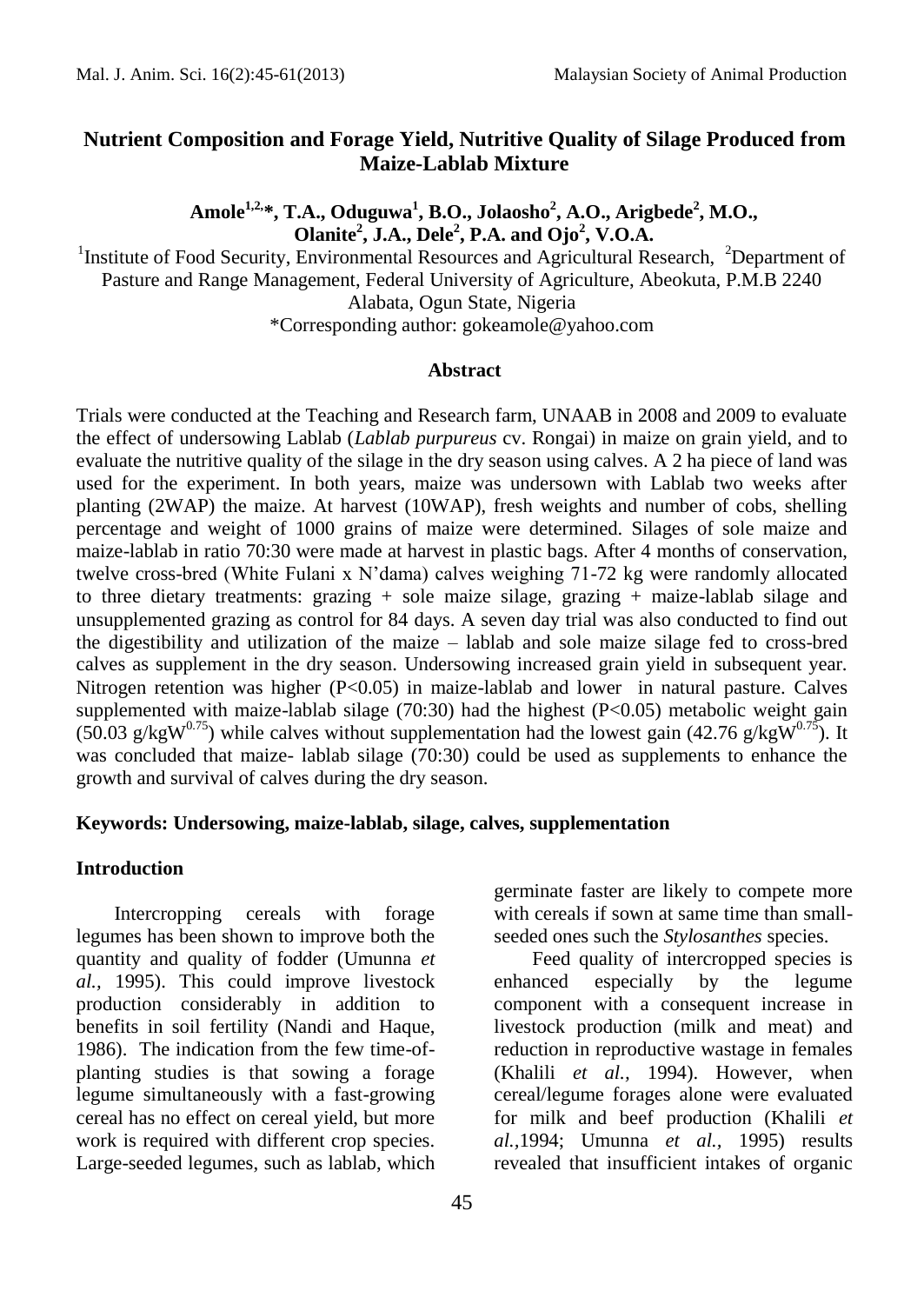matter (OM) and crude protein (CP) contents limited animal performance. Umunna *et al.* (1995) noted that although intercropped cereals were of better quality than their respective pure stand of cereal crop residues, they were still deficient in CP content and energy and should not be used as sole feed. Consequently, protein supplementation is required to improve CP intake, and stimulate dry matter (DM) intake of animals consuming intercropped cereals alone.

It has been reported that the most economical way to improve energy intake and performance of animals feeding on cereal crop residues is to supplement them with good quality forage, including forage legumes (Topps, 1992). Smallholder farmers have also shown increasing interest in the use of forage legume as a sustainable source of limiting nutrients (proteins, minerals and vitamins) in roughage based feeding systems (Butterworth and Mosi, 1986). However, the possibility of improving the productivity of calves through strategic supplementation of feeds generated from cereal - forage legume intercropping systems using on-farm generated protein sources (forage legume), is not established.

There has been considerable debate on whether the surplus forage in early rains can be conserved and used to partly fill the dry season feed gap (Kaiser *et al.,* 1993). Ensiling has been suggested as the preferred conservation option during the period when the surplus exists as climatic conditions are considered unsuitable for haymaking.

There is a need to integrate forage legumes into arable crop-based farming systems of the humid zone to limit the degradation of the natural resource base while sustaining food and feed production. These herbaceous forage legumes have the potential to contribute to both crop and livestock production, hence, factors that will influence farmers' adoption of such species should also be considered. In Nigeria, maize

is abundantly available and it is most widely used as energy source for animal feeding. Attempts are being made to integrate forage legumes such as lablab (*Lablab purpureus)*  in maize crops. Lablab has a longer growing period than cowpea *(Vigna unguiculata),* and does not interfere with the harvesting of other crops (cereals, cotton). One of the largest feed resources, fresh maize stover, after cob harvest on farmlands is an abundant waste and its proper storage and utilization is lacking in humid zone of Nigeria. This necessitated the attempt to conserve the feed resource as silage which can be fed to ruminant animals during the dry season when the quality of pasture is low and forages are scarce.

Calves are the foundation stock from which the various categories of the adult cattle are obtained; feeding them adequately could bring about significant overall improvement in cattle production. It is therefore necessary to design a study to examine the production and preservation of forage from crop integration and feeding response of calves to the mixed conserved cereal/legume forage that would provide some basic information with application to small and large scale farmers.

# **Materials and Methods**

The experiment was aimed at determining the effect of undersown maize with lablab after two weeks of planting maize on the yield of maize was carried out in the rainy season (May- August) of the year 2008 and 2009 respectively at the Teaching and Research Farm, University of Agriculture, Abeokuta (UNAAB), located on latitude  $7^{\circ}13'$  49.46"N, longitude  $3^{\circ}26'$ 11.98"E of Ogun State, Nigeria (Google Earth, 2011). The research site was located in the derived savanna zone of Southwest Nigeria with monthly rainfall which ranged from 120 mm in May to195 mm in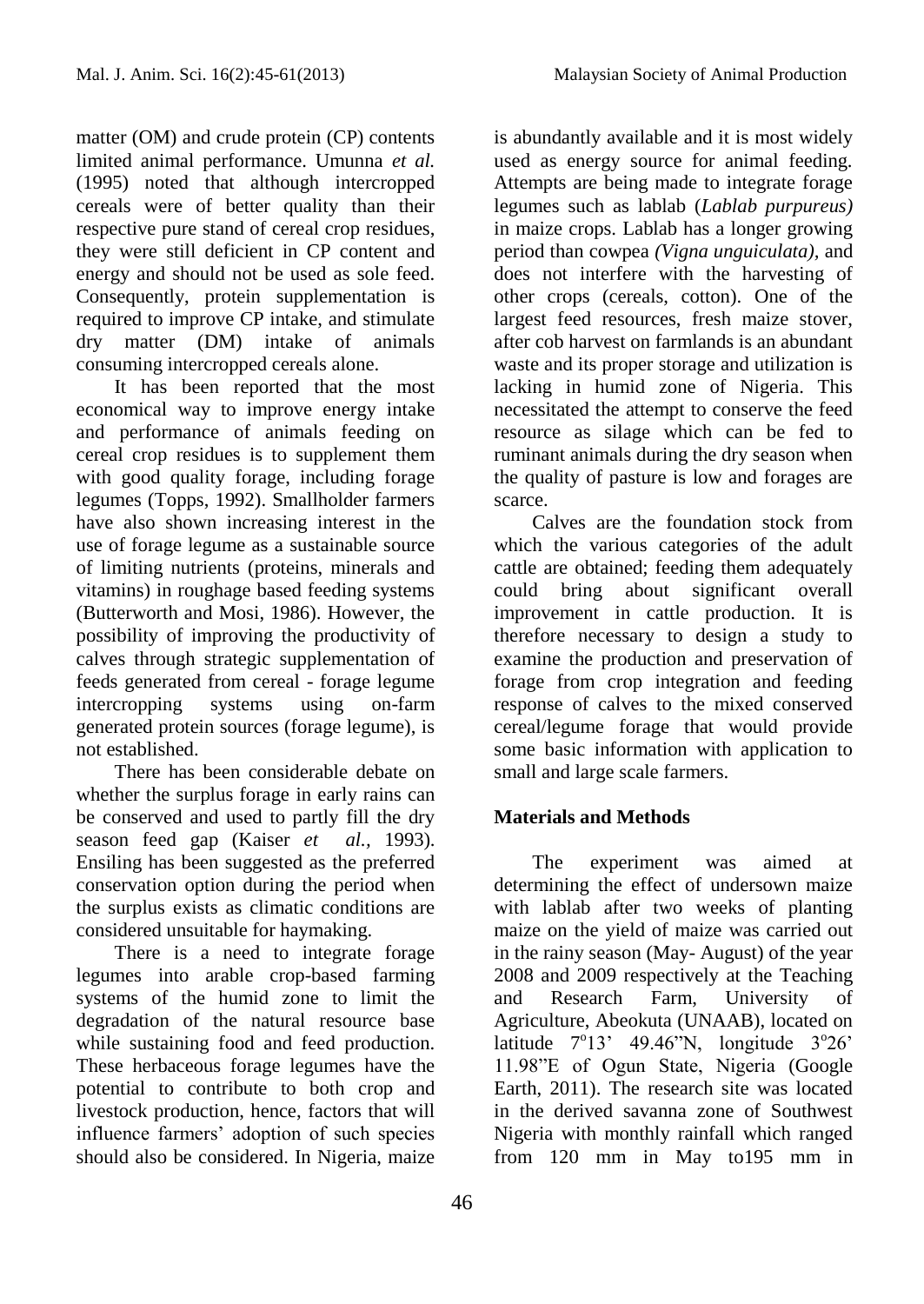September and mean monthly temperature ranging from  $22.5^{\circ}$  to  $33.7^{\circ}$  C. The relative humidity in the rainy (late March-October) and dry (November-early March) seasons ranged between 63-96% and 55-84% respectively. The rainfall data two years of experiments (2008 and 2009) are presented in Figures 1 and 2 for the. An area of 1250 ha was used for the experiment in 2008 and 2009, respectively, with an additional 2 ha planted for silage making in 2009. Three core samples of soil  $(0 - 15cm)$  were randomly collected from the site before planting in each year for the two years of planting. These were bulked for each block and analysed for physical (particle size) and chemical properties (pH, total N, organic carbon, C: N ratio, available P, available N, cation exchange capacity and acidity) as presented in Table 1.



Figure 1: Agrometeorological observation at Ogun-Osun River Basin Development

(OORBD)\* in 2008 R/F: Rainfall (mm); MT: Mean temperature ( ${}^{0}C$ ); R/H: Relative humidity (%) Source: Ogun-OsunRiver Basin Development, Alabata Road, OgunState. \* 5 km from experimental site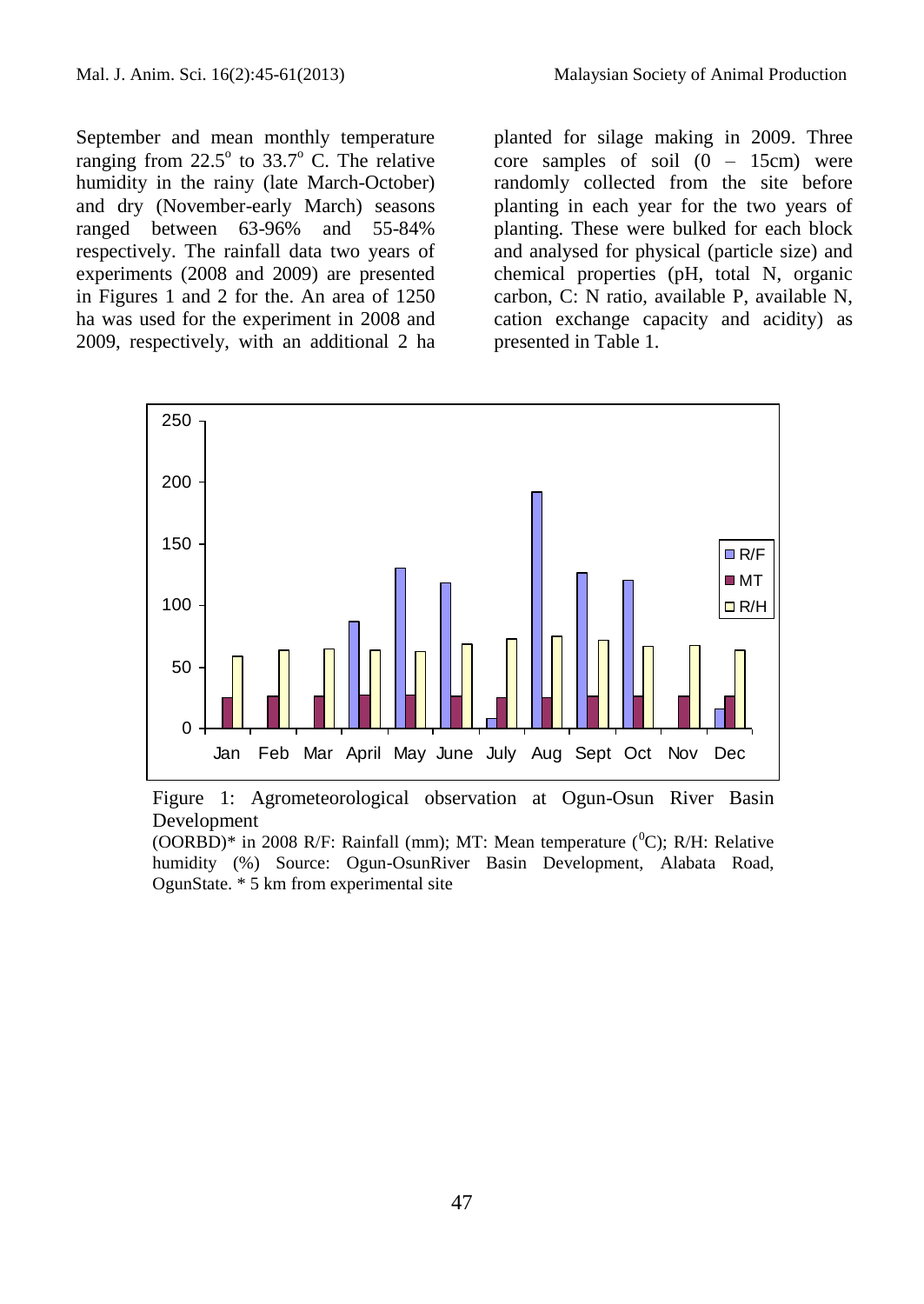

Figure 2: Agrometeorological observation at Ogun-Osun River Basin Development

(OORBD)\* in 2009 R/F: Rainfall (mm); MT: Mean Temperature ( $^0C$ ); R/H: Relative humidity (%) Source:Ogun-OsunRiver Basin Development, Alabata Road, OgunState. \*5 km from experimental site

Table 1: Physico – chemical characteristics of the composite soil samples taken from the experimental site at 0-15cm and 15-30cm depths before planting in April 2008 and 2009

|                                        |           | April 2008 | April 2009 |            |
|----------------------------------------|-----------|------------|------------|------------|
| Properties                             | $0-15$ cm | 15-30 cm   | $0-15$ cm  | $15-30$ cm |
| Chemical                               |           |            |            |            |
| pH(H <sub>2</sub> O)                   | 6.90      | 6.90       | 6.90       | 6.90       |
| Total Nitrogen (%)                     | 0.21      | 0.22       | 0.25       | 0.29       |
| Organic Carbon (%)                     | 2.83      | 2.83       | 2.82       | 2.81       |
| Organic matter                         | 4.88      | 5.10       | 5.00       | 5.10       |
| Available P (mg $kg^{-1}$ )            | 8.19      | 8.09       | 8.39       | 8.09       |
| Acidity (cmol $kg^{-1}$ )              | 2.00      | 2.33       | 1.80       | 2.31       |
| <b>CEC</b>                             | 1.79      | 1.75       | 1.79       | 1.75       |
| Exchangeable cations (cmol $kg^{-1}$ ) |           |            |            |            |
| Sodium (Na)                            | 1.40      | 1.40       | 1.40       | 1.34       |
| Potassium (K)                          | 0.20      | 0.18       | 0.22       | 0.18       |
| Calcium (Ca)                           | 0.96      | 0.81       | 0.98       | 0.84       |
| Magnesium (Mg)                         | 1.24      | 1.00       | 1.25       | 1.04       |
| Physical                               |           |            |            |            |
| Particle size (%)                      |           |            |            |            |
| Sand                                   | 77.8      | 75.6       | 77.8       | 75.6       |
| Silt                                   | 14.8      | 16.8       | 14.8       | 16.8       |
| Clay                                   | 7.4       | 6.8        | 7.4        | 6.8        |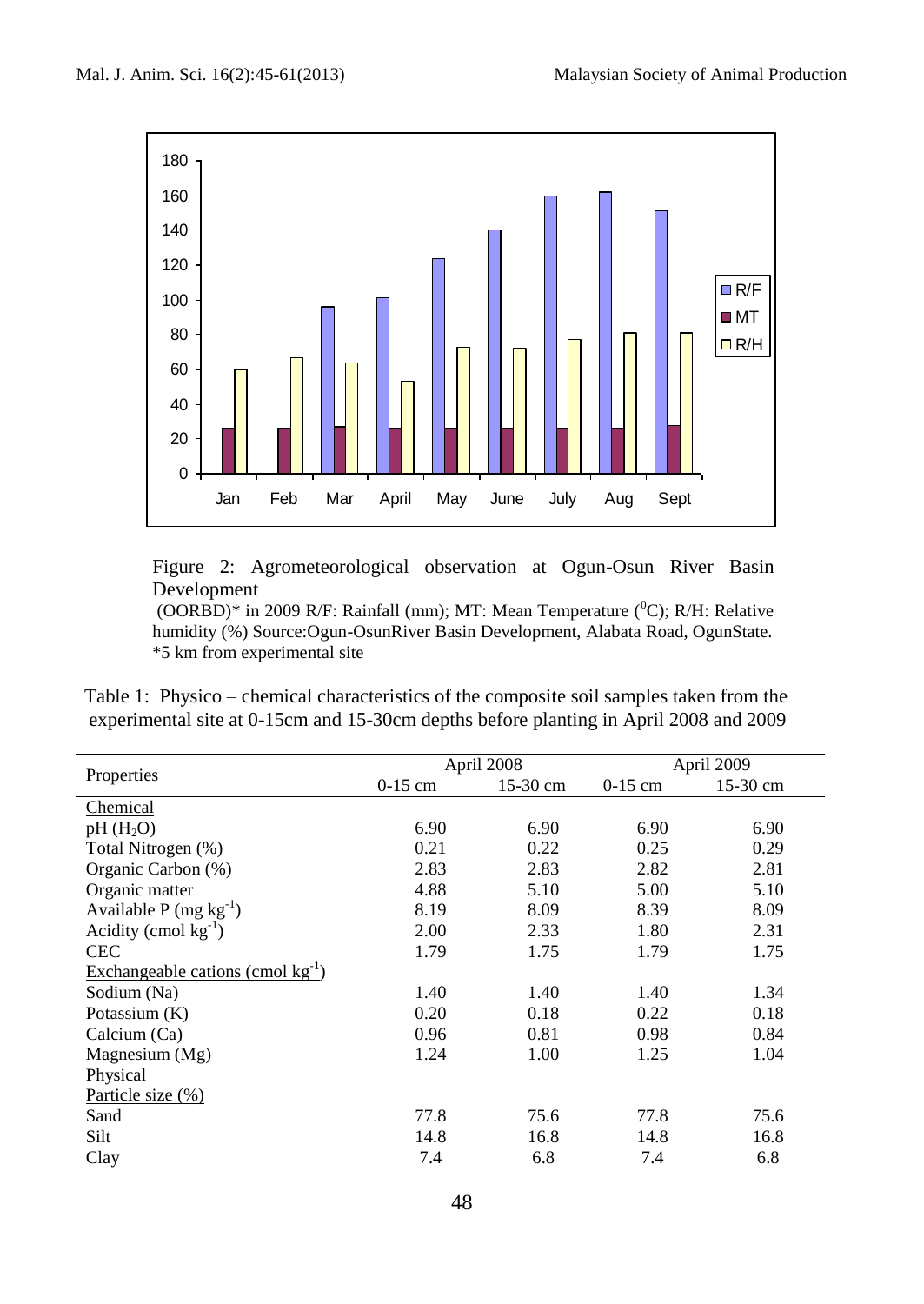The site for planting was cleared and ploughed twice. Thereafter, the land was harrowed and leveled. In both years, a total of 12 plots, each measuring 10 m x 10 m were measured out and demarcated by 1 m spaces between plots and 2 m spaces between blocks for the estimation of yield. The seed of *Lablab purpureus* (Lablab) obtained from National Animal Production Research Institute (NAPRI), Zaria were planted at the rate of 15 kg/ha and spacing of 50x50 cm with one seed per hole. The hybrid maize *(Zea mays)* seeds (SWAN1) was purchased from College of Plant Science, Federal University of Agriculture, Abeokuta (FUANNB) and was planted at 1 m x 0.5 m with two seeds per hole giving an estimated population 67,500 plants/ha.

All the plots except the sole legume plots were sown with maize. Lablab seeds were then undersown into the plots of maize two weeks after planting (2WAP) in mixed plots. Nitrogen was applied to maize at a rate of 26 kg N/ha twice through the compound fertilizer (NPK 20:10:10) two and six weeks after planting. Chemical weed control was carried out using a mixture of herbicides, Premextra Gold® (290 g/l of S-metolachlor and 370 g/l of Atrazine) and Gramoxone® (200mg Paraquat ion per liter emulsifiable concentrate) which was applied preemergence one day before sowing using a CP15 knapsack sprayer.

# *Treatments and Experimental Design*

The trial was a total area of  $1250 \text{ m}^2$ prepared and laid out as a Randomized Complete Block Design with three treatments namely: sole maize, mixture of maize and lablab undersown after two weeks of planting maize and sole lablab replicated four times which served as blocks.

At harvest (90 days after planting), maize cobs were picked from the experimental plots. The number of cobs per plot was determined. Fresh maize cobs with husk from each plot were weighed (kg) using a weighing balance to determine the cob weight. The cob length (cm) from base to the tip of husk was obtained from 10 selected cobs harvested for the grain yield. These cobs were picked randomly and arranged along a meter rule on a table while the mean value of these cobs was taken as the cob length. Cob circumference was obtained from 10 randomly selected cobs, by winding a tape rule around each cob at the widest part.

Grain yield was obtained from dried maize cobs in each replicate harvested from the four middle rows at 10 weeks after planting. Harvested cobs were shelled winnowed and weighed in kg. Shelling percentage was determined by dividing the weight of grain from the ten randomly selected cobs by weight of cob grain and multiplied by 100.

Fresh maize stovers from the whole plots were harvested and each stand separated into leaf (blade and sheath) and stem (stem, husk and tassel) and weighed. The legumes were harvested at 5cm above ground from the whole plots and weighed. Individual samples weighing 100g of maize stovers and forage legume were oven dried at  $60^{\circ}$ C to constant weight for dry matter determination.

In 2009, an area of 2 ha was established with maize undersown with lablab at 2 weeks after planting maize for silage making. At 12 WAP, maize cobs were harvested while maize stover and the lablab were cut, chopped and wilted for 24hours separately. These were later mixed in ratio of 70:30 for maize-lablab and sole maize separately. The 70:30 ratio was selected based on its preferred quality to the 50:50 ratios (Amole, 2008). Polyethylene bags which are sometimes used as refuse sack (15kg capacity) were used as silos.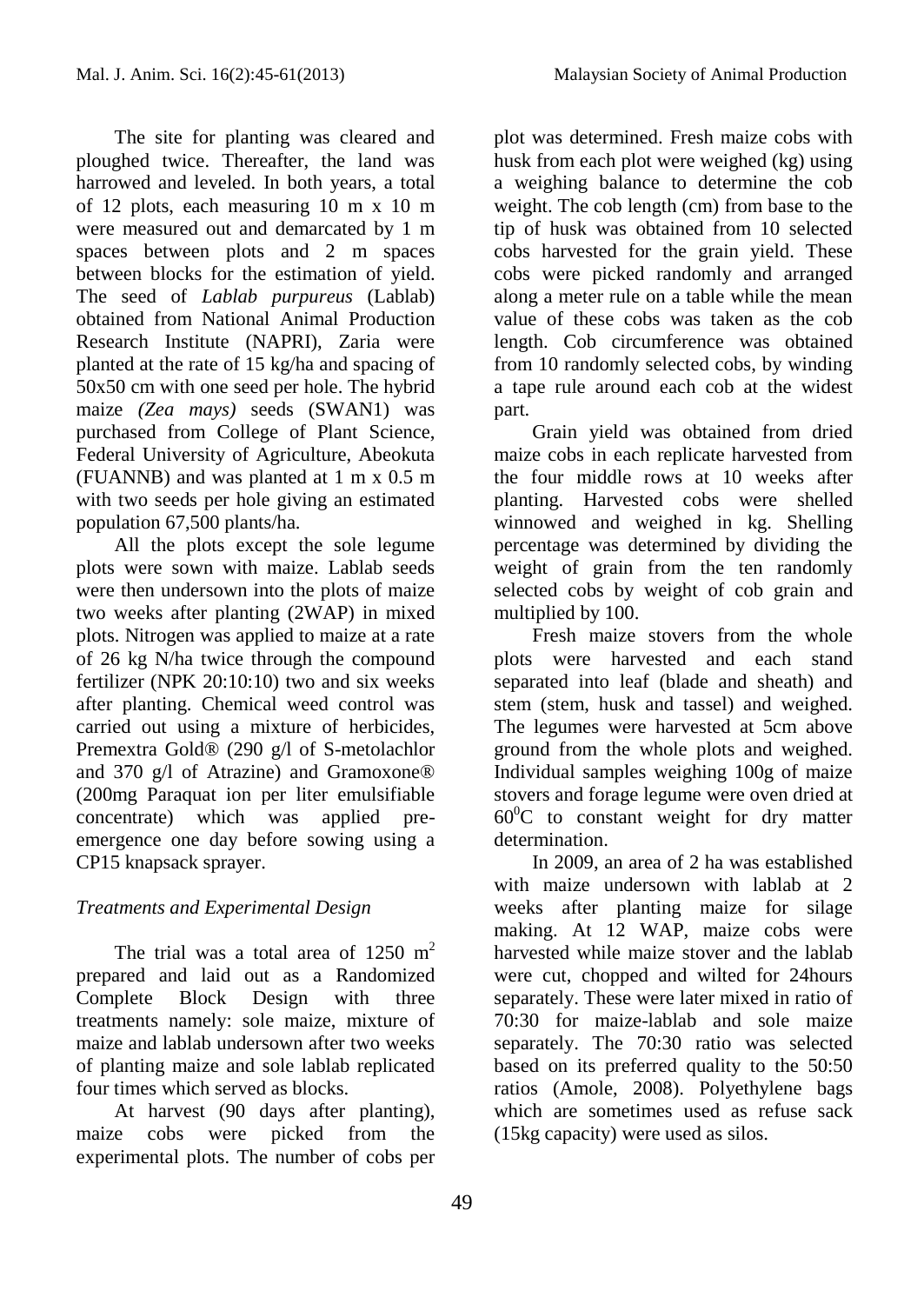After four months of storage (September – December 2009), feeding trials to determine the response of grazing calves to feed supplementation with silage during the dry season was conducted at the Cattle Management Technical Committee (CAMTEC) unit of the Teaching and Research Farm, University of Agriculture, Abeokuta, Nigeria.

A total of twelve cross bred calves (White Fulani X N'dama) of ages ranging from 9-12 months old were randomly assigned to three dietary treatments:

- Treatment 1: Grazing calves supplemented with sole maize silage at 5% bodyweight/day,
- Treatment 2: Grazing calves supplemented with maize –lablab silage (70:30) at 5% bodyweight/day and
- Treatment 3: Grazing calves without supplementation (sole grazing).

The cattle pens were thoroughly washed and disinfected. The animals were dewormed (using Albendazole) and dipped to eliminate both internal and external parasites before allotting them to individual pens. At the end of the adaptation period, the animals were balanced for body weight and allocated randomly to the three treatments with four replicates in a completely randomized design. The experimental diets given at 5% of the body weight of the animals were offered from 7:30 to 9:30 am every day with clean water *ad libitum*. The animals were later released to graze in the natural pasture from 10:00 am till 4:00 pm daily. The experiment lasted for 84 days which was December – February, 2010.

Voluntary intake (g) for calves on supplementation was determined as the difference between feed offered and feed refused. Quantities of feeds offered and refused were measured daily to compute feed intake on DM basis. Pre-experimental body weights of the animals were taken after which the animals were weighed weekly prior to feeding. The weight of the animal taken weekly was used to monitor the growth of animals throughout the trial period.

# *Preparation of Samples for Analysis*

Silage samples from each treatment were selected at random throughout the feeding periods and were thoroughly mixed and a sub-sample of 1 kg taken for chemical analyses. The sub-samples were labeled and kept in a deep freezer at  $-10^{\circ}$ C pending analysis. Samples from natural pasture were taken randomly using quadrat  $(1m^2)$  from five grazing areas identified by the herdsmen during the dry season throughout the periods of the experiments. These five areas were characterised by the presence of forage grasses (*Pennisetum polystachion, Pennisetum purpureum, Andropogon gayanus, Panicum maximum*) and legumes (*Stylosanthes hamata, Calopogonum mucunoides*) species readily consumed by calves in the location.

Three representative samples of fresh silage and natural pasture were dried, hammer-milled and sieved through a 1 mm mesh and were used for the analysis. Proximate and mineral compositions were determined (A.O.A.C. 1995), metabolizable energy  $(MJkg^{-1}$  DM) of the samples was derived from their chemical constituents using the equation of De Boever*et al*. (1997). The method of Van Soest *et al*. (1991) was used to determine the neutral detergent fibre (NDF), the acid detergent fibre (ADF) and acid detergent lignin (ADL). Cellulose was taken as the difference between ADF and ADL while hemicellulose was calculated as the difference between NDF and ADF.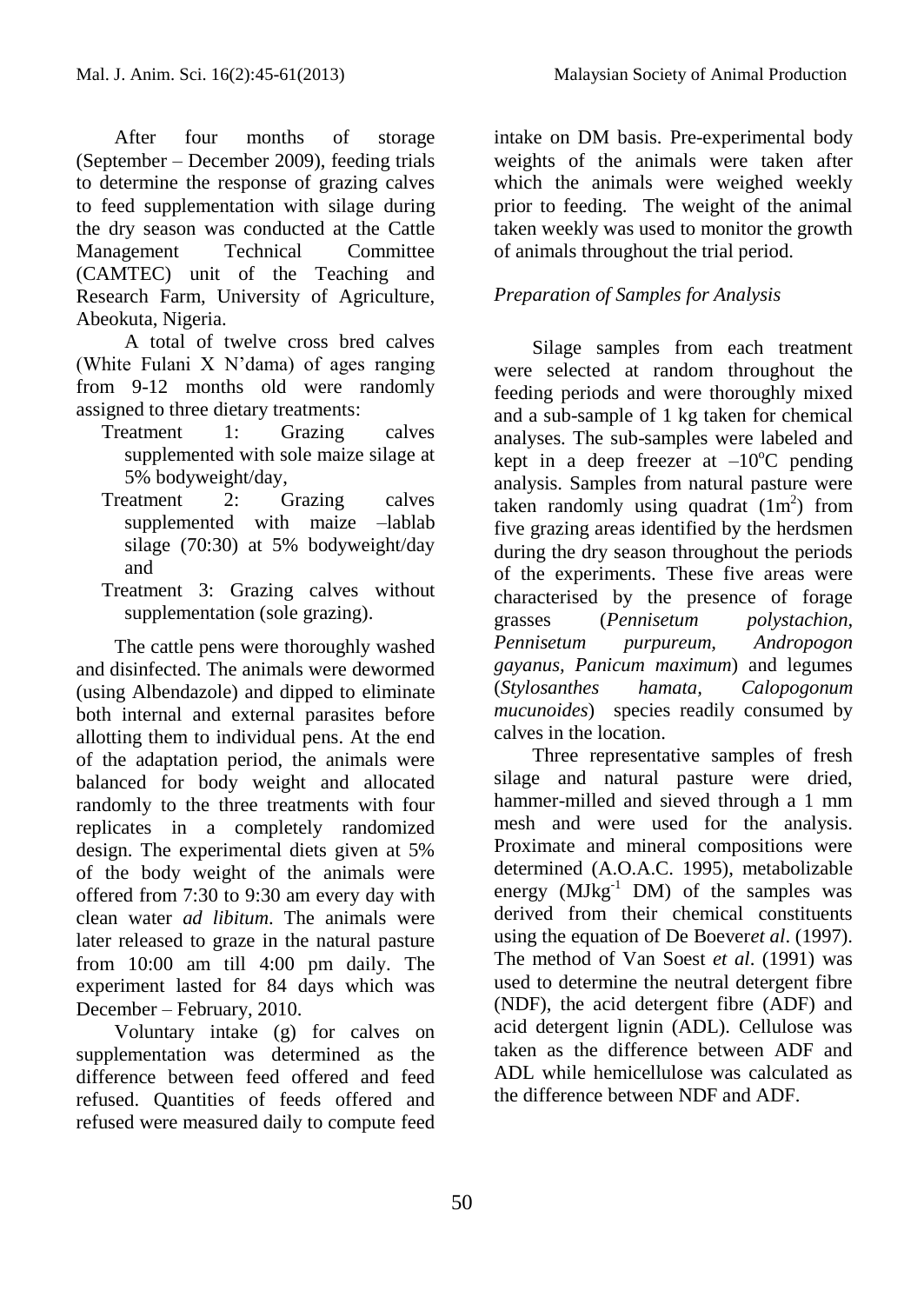### *Statistical Analysis*

Data obtained were subjected to oneway and two-way analysis of variance (ANOVA) for both yield and performance analysi, respectively, using SAS (1999). Level of significance was taken at 5% probability. Significant means were separated using Duncan's Multiple Range Test (Duncan, 1955).

## **Results and Discussion**

The influence of undersowing maize with lablab 2WAP maize was a reduction in cob yields from the undersown plots which were 35% and 40% of the yields from the sole maize plot in 2008 and 2009,

respectively (Table 2). The number of cobs per plant and cob circumference were similar (P>0.05) in both sole and legume intercropped plots in 2008 cropping years. However, weight of cobs was higher (P<0.05) in the undersown treatment than in the sole maize treatment only in 2009. This implies that legume incorporation enhances grain or kennel formation more than the chaff, woody ring and husk. Undersowing maize with lablab at 2WAP maize in the second year produced shorter cob length (P<0.05) relative to sole maize plot (Table 2). The results of the first year showed that maize undersown with lablab had similar cob length to that produced by sole maize treatment.

Table 2: Effects of undersowing maize with *Lablab purpureus* on cob and grain components of maize sown in different years

|                             | 2008           |             |            | 2009               |                     |            |
|-----------------------------|----------------|-------------|------------|--------------------|---------------------|------------|
| Parameter                   | Sole           | Maize       | <b>SEM</b> | Sole               | Maize               | <b>SEM</b> |
|                             | maize          | $+$ lablab  |            | maize              | $+$ lablab          |            |
|                             |                |             |            |                    |                     |            |
| Cob yield (kg/ha)           | $3500^{\circ}$ | $1330^{b}$  | 20.45      | $3610^a$           | $1917^{b}$          | 22.89      |
| Cob no./plant               | 3.60           | 3.20        | 1.16       | 3.70               | 3.60                | 0.34       |
| Cob weight $(g)$            | 128.74         | 127.88      | 2.09       | $148.33^{b}$       | $180.67^{\text{a}}$ | 6.78       |
| Cob length (cm)             | 24.50          | 24.94       | 1.01       | $26.98^{\text{a}}$ | $25.51^b$           | 0.11       |
| Cob circumference (cm)      | 24.50          | 15.09       | 1.05       | 15.54              | 15.32               | 2.65       |
| Weight of $1000$ grains (g) | 100.02         | 100.35      | 1.45       | $153.07^b$         | $157.55^{\circ}$    | 1.11       |
| Shelling %                  | $46.12^{b}$    | $52.85^{b}$ | 1.09       | $56.70^{\circ}$    | $65.70^{\circ}$     | 0.87       |
|                             |                |             |            |                    |                     |            |

<sup>ab</sup>Means in the same row in each year with different superscripts are significantly different at  $P = 0.05$ 

The weight of 1000 grains of maize in the first year of planting was not significantly (P>0.05) influenced by the treatments (Table 2). However, when maize was undersown with lablab in the second year, the weight of 1000 grain in sole maize  $(153.07g)$  was lower than  $(P<0.05)$  in the undersown treatment (157.55g). The values for shelling percentage showed that maize undersown with lablab had higher  $(P<0.05)$ values than the sole maize treatment in both years of planting.

The cob yield (3610 kg/ha) in 2009 was higher (P<0.05) than the yield recorded in 2008 (3500 kg/ha) for sole maize which could be as a result of favourable factors which could be increase in rainfall in June and July 2009 (Figures 1 and 2 ) which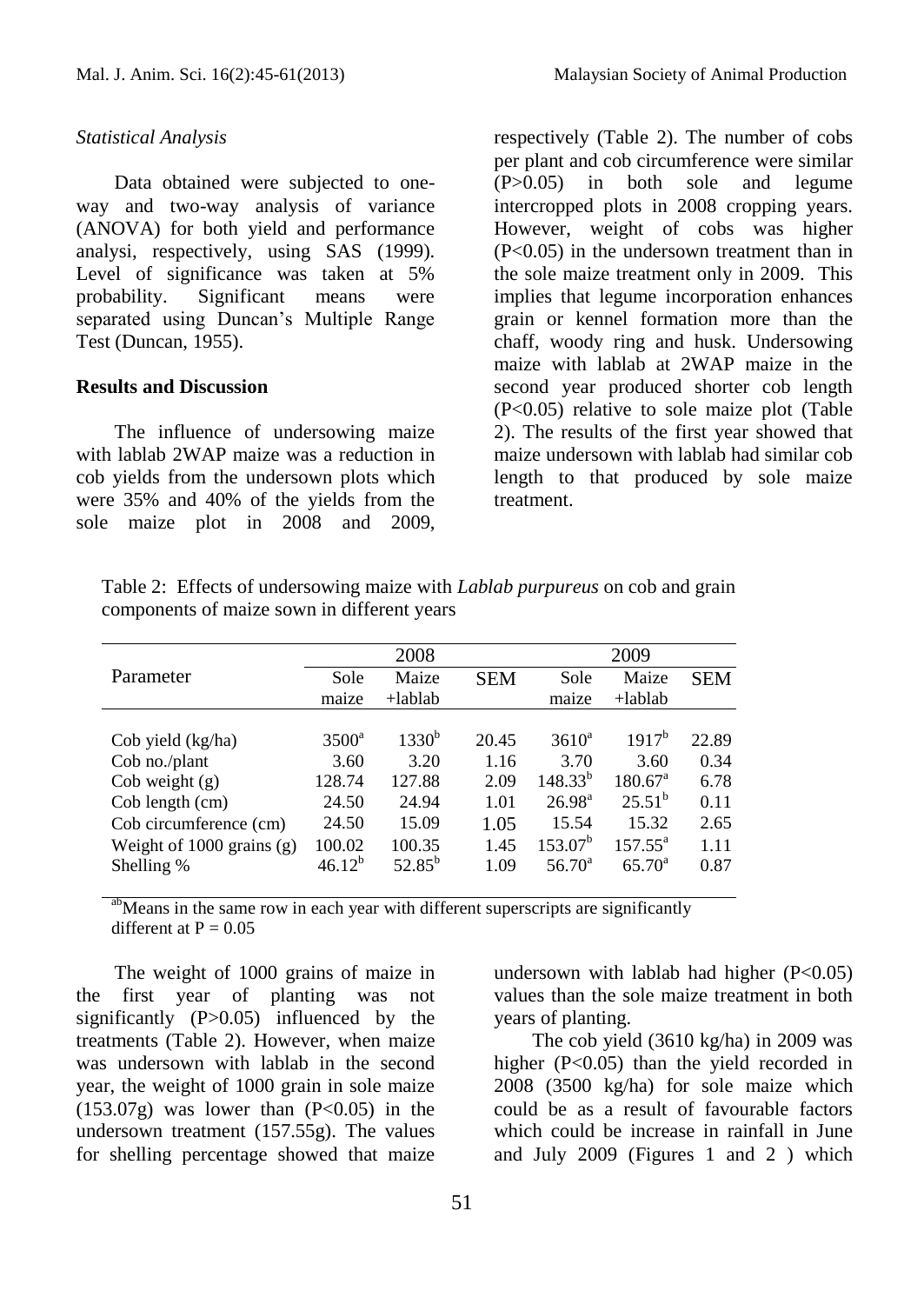coincided to the period of grain formation. Maize undersown with lablab had similar trend with higher cob yield of 1917 kg/ha in 2009 than in 2008. The weight of each cob and shelling percentage of sole maize and maize undersown with lablab were significantly (P<0.05) higher in 2009 than in 2008.

The DM contents of the three diets ranged from 765.7g/kg DM in maize-lablab silage to 871.30g/kg DM in sole maize silage with lowest  $(P < 0.05)$  DM recorded in maize-lablab silage while forages from the natural pasture and sole maize silage were similar (Table 3). The crude protein content in sole maize silage was half of that in maize-lablab silage while crude fibre content was higher (P<0.05) in natural pasture but similar to that of the maize-lablab silage.

Table 3: Chemical composition (g/kg DM) of sole maize silage, maize-lablab silage and forage samples from natural pasture

|               | Treatment                           |                              |                                                                                   |
|---------------|-------------------------------------|------------------------------|-----------------------------------------------------------------------------------|
| Sole maize    | Maize+Lablab                        | Natural                      | <b>SEM</b>                                                                        |
| silage        | silage                              | pasture                      |                                                                                   |
| $871.30^a$    |                                     | $870.45^{\circ}$             | 2.32                                                                              |
|               | $235.31^{a}$                        |                              | 14.30                                                                             |
|               |                                     | $638.5^{\circ}$              | 2.14                                                                              |
| $80.5^{b}$    | $116.6^a$                           | $119.6^a$                    | 0.43                                                                              |
| 20.45         | 27.30                               | 23.30                        | 9.14                                                                              |
| 55.18         | 48.33                               | 52.33                        | 11.17                                                                             |
| $75.63^a$     | $57.86^{b}$                         | $56.19^{b}$                  | 1.83                                                                              |
| $527.35^{b}$  | $661.05^{\text{a}}$                 | $670.60^{\text{a}}$          | 11.17                                                                             |
| 470.40        | 566.50                              | 433.10                       | 60.45                                                                             |
| $26.80^{b}$   | $39.10^a$                           | $35.50^{ab}$                 | 4.77                                                                              |
| $12.40^\circ$ | $14.80^a$                           | $13.50^{b}$                  | $13.50^{b}$                                                                       |
| 11.82         | 11.45                               | 11.66                        | 2.03                                                                              |
|               | $119.38^c$<br>$427.5^{b}$<br>1 1 00 | $765.70^{b}$<br>$566.0^{ab}$ | $92.69^{\rm b}$<br>$\cdot$ $\sim$<br>$\sim$ $\sim$ $\sim$<br>$\sim$ $\sim$ $\sim$ |

Means in the same row with different superscripts are significant at  $P < 0.05$ \*Calculated according to De Boever*et al.* (1997)

DM: Dry matter, NFE: Nitrogen free extract, CP: Crude protein, NDF: Neutral detergent fibre, CF: Crude fibre, ADF: Acid detergent fibre, EE: Ether extract, GE: Gross energy, OM: Organic matter ME:- Metabolizable energy

The mean ether extract contents of maize-lablab and forage samples from the natural pasture were similar but significantly higher than in sole maize silage. The gross energy values of the feed samples varied significantly ( $P < 0.05$ ) from 12.4 kcal/kg in sole maize silage to 14.8 kcal/kg in maize lablab silage. There were no significant differences in the OM, ME, ADF and Ash contents of the forage feeds. Lignin content was higher  $(P<0.05)$  in maize-lablab silage but was similar to that of the natural pasture.

The mineral composition of the two silage feeds and the forage from the natural pasture as presented in Table 4 indicated that K and P were the most abundant minerals in the feeds. Potassium contents ranged from 25.55 g/kg in sole maize silage to 35.70g/kg in natural pasture which was similar  $(P>0.05)$  to 33.55 g/kg in maize-lablab silage.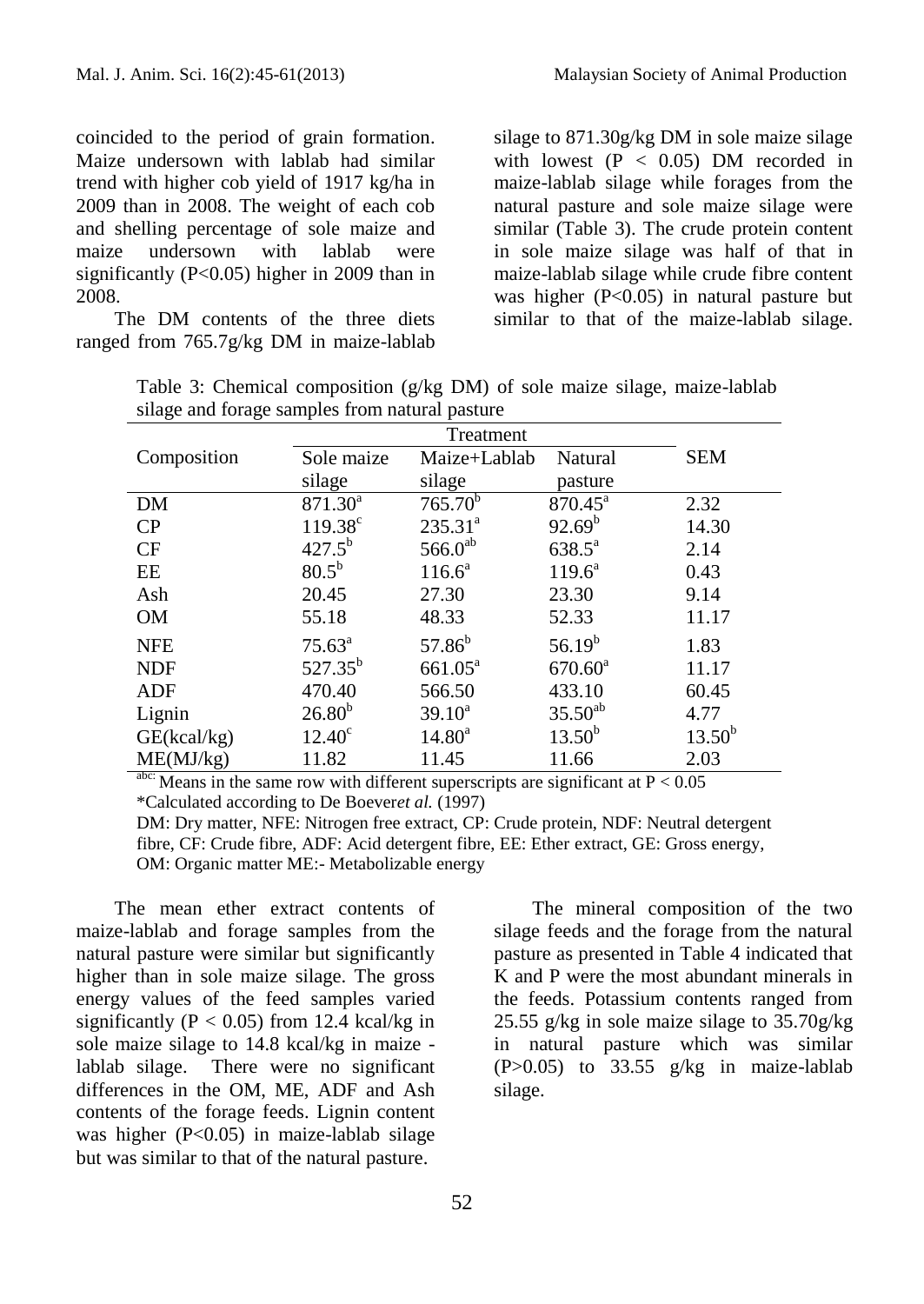| Treatment              | Calcium           | Potassium       | <b>Phosphorus</b> | Magnesium      | Ca:P               |
|------------------------|-------------------|-----------------|-------------------|----------------|--------------------|
| Sole Maize silage      | 4.50 <sup>c</sup> | $25.55^{o}$     | $26.70^{\circ}$   | $3.15^{\circ}$ | $1:6^{\mathrm{a}}$ |
| Maize-Lablab           | 8.05 <sup>a</sup> | $33.55^{\circ}$ | $36.60^a$         | $6.05^{\circ}$ | $1:4^b$            |
| <b>Natural Pasture</b> | 7.00 <sup>b</sup> | $35.70^{\circ}$ | $33.60^{ab}$      | $5.50^{\circ}$ | $1:4^b$            |
| $\pm$ SEM              | .07               | l 15            | 1.36              | 0.30           | 0.11               |

Table 4: Mineral composition (g/kg DM) of the sole maize silage, maize-lablab silage and forage samples from the natural pasture

Means in the same column with different superscripts are significantly different ( $P < 0.05$ ) Ca:P: The ratio of calcium to phosphorus

The feeds differed significantly  $(P \leq$ 0.05) in content of Ca with values ranging from 4.50 g/kg in sole maize silage to 8.05 g/kg in maize-lablab silage. The values of magnesium in maize-lablab silage and in natural pasture were not different but higher than in sole maize silage. From the result, maize-lablab silage had the highest values for all the minerals determined in the feeds while sole maize had the least values.

The apparent nutrient digestibility of the silage fed to calves as supplement in the dry season are shown in Table 5. The CP digestibility ranged from 71.52% in maize silage to 76.29% recorded for mixed silage. The results showed that mixed silage had higher digestibility in terms CF, EE and NFE than sole maize silage and forages from the natural pasture during the dry season except for ash which was higher  $(P<0.05)$  in animals fed sole maize silage.

Nitrogen intake (23.78g/day) was significantly higher (P<0.05) in calves fed mixed silage than sole maize silage (15.6g/day) and natural pasture (13.44g/day). The animals fed mixed silage also had higher (P<0.05) faecal nitrogen and urinary nitrogen but low in proportion to CP digestibility of animals fed sole maize silage and natural pasture. There was higher (P<0.05) nitrogen retention and absorption in animals fed mixed silage than other diets.

The average weight gain of 10.33 kg in calves supplemented with maize–lablab silage was similar to the values recorded for the other two treatments (Table 6). Supplementing dry season grazing of calves with maize-lablab silage (70:30) resulted in higher (P<0.05) metabolic weight gain  $(50.03 \text{ g/kgW}^{0.75})$  while calves without supplementation had the lowest value. Daily gain (growth rate) followed a similar trend with that of metabolic weight gain. The highest value (184.67g/d) was from calves on maize-lablab silage supplement while the lowest (162.66 g/d) was obtained from calves that were not supplemented.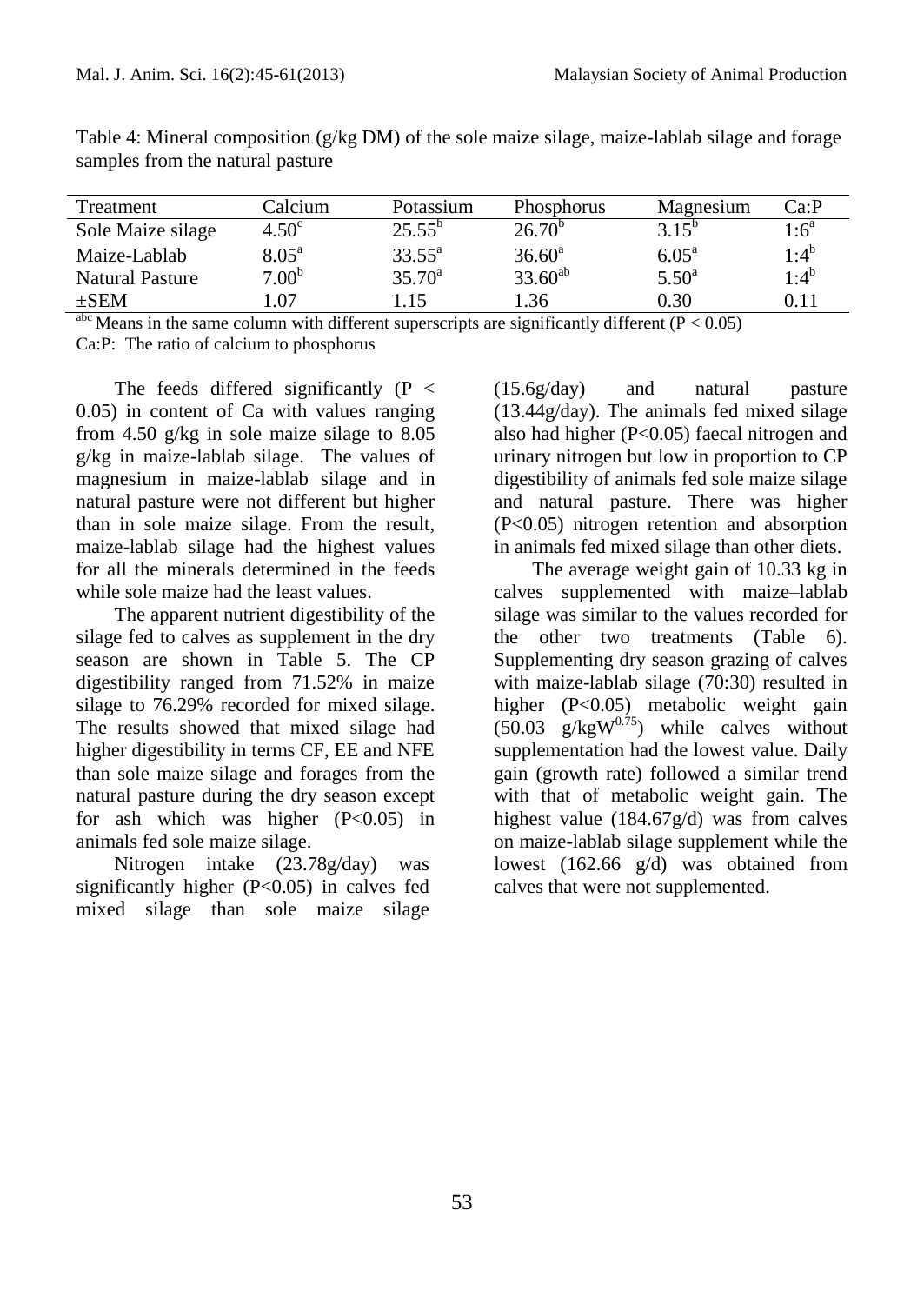|                                                                                                       | Sole               | Maize              | Natural            | <b>SEM</b> |
|-------------------------------------------------------------------------------------------------------|--------------------|--------------------|--------------------|------------|
|                                                                                                       | maize              | -lablab            | pasture            |            |
| Apparent digestibility                                                                                |                    |                    |                    |            |
| Crude protein                                                                                         | $71.52^{b}$        | 76.29 <sup>a</sup> | 72.90 <sup>b</sup> | 0.35       |
| Crude fibre                                                                                           | $83.71^{b}$        | $93.05^{\text{a}}$ | $72.56^{\circ}$    | 0.35       |
| Ether extract                                                                                         | $75.94^{b}$        | $92.30^a$          | $71.89^{\circ}$    | 0.16       |
| Ash                                                                                                   | $86.05^{\circ}$    | $83.41^{b}$        | 85.89ab            | 0.08       |
| Nitrogen free extract                                                                                 | $14.58^{b}$        | $25.53^{\circ}$    | $15.87^{b}$        | 1.56       |
| Neutral detergent fibre                                                                               | $65.74^{b}$        | $67.44^{\rm a}$    | $60.76^{\circ}$    | 0.03       |
| Acid detergent fibre                                                                                  | 73.49 <sup>b</sup> | $78.69^{\rm a}$    | $72.71^{ab}$       | 0.22       |
| Lignin                                                                                                | $59.02^{b}$        | 74.11 <sup>a</sup> | $43.98^{\circ}$    | 0.12       |
| Nitrogen utilization                                                                                  |                    |                    |                    |            |
| N intake $(g/day)$                                                                                    | $15.6^{b}$         | $23.78^{a}$        | $13.4^{\circ}$     |            |
| Nitrogen excretion( $g$ /day)                                                                         |                    |                    |                    |            |
| Faecal N                                                                                              | $6.15^{\circ}$     | 8.07 <sup>a</sup>  | $6.54^{b}$         |            |
| Urinary N                                                                                             | $0.48^\circ$       | $0.64^{\rm a}$     | $0.49^b$           |            |
| <b>Total Nitrogen</b>                                                                                 |                    |                    |                    |            |
| N retention (g/day)                                                                                   | $8.97^{b}$         | $15.07^{\rm a}$    | $6.41^\circ$       |            |
| N retention $(\%)$                                                                                    | $57.5^{b}$         | 63.34 <sup>a</sup> | $47.7^\circ$       |            |
| N absorbed (%)                                                                                        | $60.5^b$           | 66.06 <sup>a</sup> | $51.3^\circ$       |            |
| <sup>ab</sup> means on the same row having different superscript significantly different ( $p<0.05$ ) |                    |                    |                    |            |

Table 5: Apparent nutrient digestibility coefficient (%), nitrogen utilization in calves fed ensiled maize – lablab supplement

Table 6: Growth indices of cross-bred calves on dry season grazing alone or supplemented with sole maize silage or maize-lablab silage supplements

| Parameter                                              | Grazing $+$ sole<br>maize silage | $Grazing + maize-$<br>lablab silage | Sole grazing       | <b>SEM</b> |
|--------------------------------------------------------|----------------------------------|-------------------------------------|--------------------|------------|
| Initial live-weight (kg)                               | 71.00                            | 69.67                               | 72.00              | 6.18       |
| Final live-weight (kg)                                 | $80.33^{b}$                      | 80.00 <sup>b</sup>                  | $80.90^{\text{a}}$ | 0.16       |
| Live-weight gain $(kg)$                                | 9.33                             | 10.33                               | 8.90               | 3.03       |
| Metabolic weight gain<br>$(g/kgW^{0.75})$              | $46.23^{b}$                      | $50.03^{\text{a}}$                  | $42.76^{\circ}$    | 1.23       |
| Growth rate $(g/d)$                                    | $166.67^b$                       | $184.67^{\circ}$                    | $162.66^{\circ}$   | 1.76       |
| Silage intake/wk (kg)                                  | $9.47^{\rm a}$                   | $7.93^{b}$                          | 0.00               | 0.34       |
| Feed conversion ratio<br>she is a set of $\mathcal{L}$ | 0.99<br>$\cdots$                 | 1.30                                | 0.00               | 1.40       |

<sup>abc</sup>Means in the same column with different superscripts are significantly different ( $P < 0.05$ )

The differences in the cost of establishing, managing and making of silage from maize and lablab pasture were in the cost of legume seeds, the planting and the purchase of single super phosphate (SSP). The cost of establishing sole maize was lower than that of undersown but with a profit of  $\cancel{\text{N}}$  46,00.00 from sale of grains

from the undersown plot. The estimated total cost of production for maize and maize-lablab and silage making were the same. The cost of feeding sole maize silage was higher than that of the maize-lablab silage (Table 7). The cost of silage production per live-weight gain for sole maize silage was higher than that of maize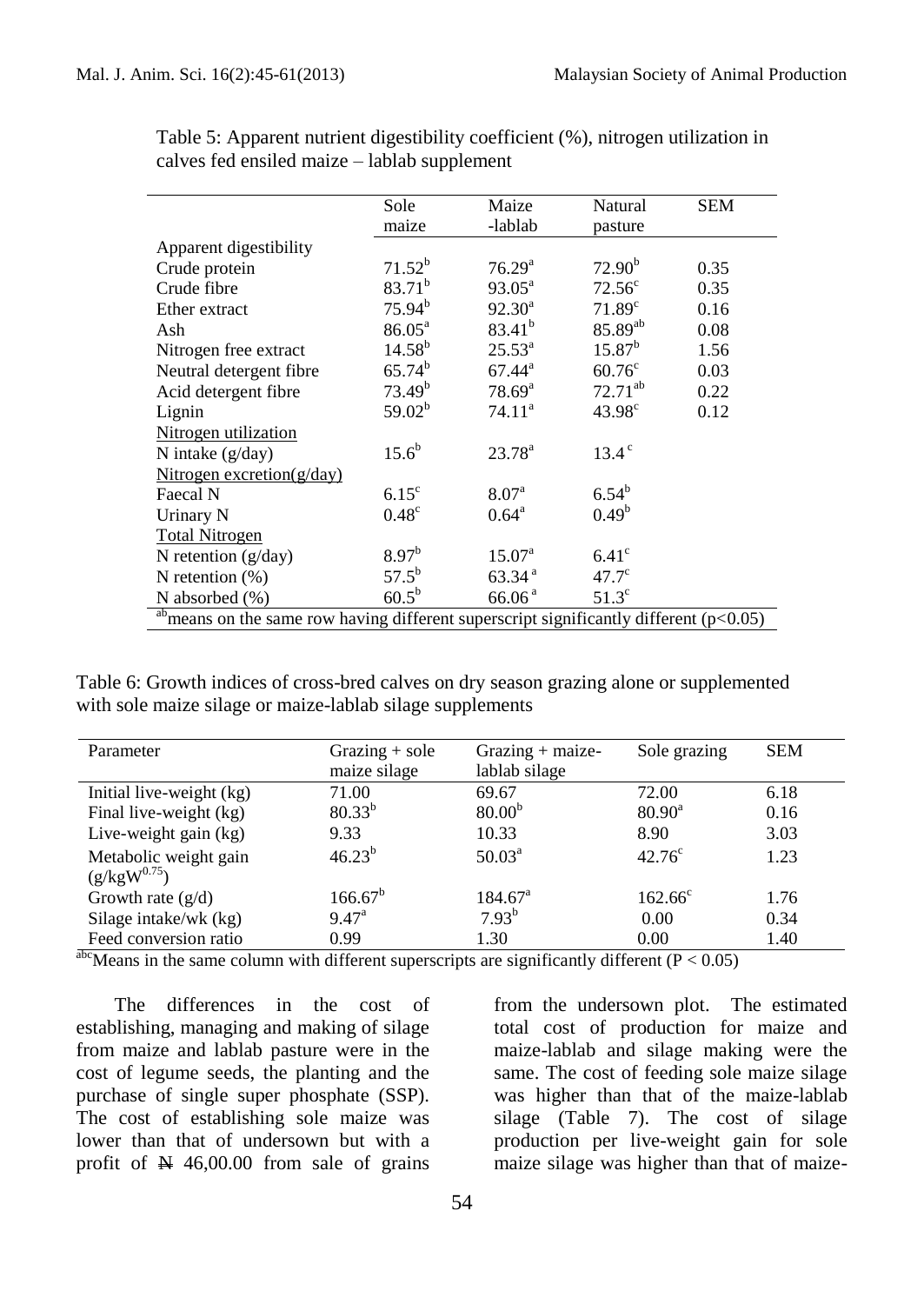lablab, however, the weight gain by calves on sole maize silage supplement was lower than that of the calves on maize-lablab silage. This led to a higher economic implication in cost per kilogram live-weight

of the animals. The cost per kilogram liveweight of calves without supplementation tended to be higher than the supplemented, however, the profit made from the sale of maize compensated for this.

Table 7: Estimated cost of pasture establishment and management and cost kg<sup>-1</sup>liveweight gain of calves in dry season

| Estimated cost of establishment of 2ha land area and silage making (N) | Treatments |              |                  |
|------------------------------------------------------------------------|------------|--------------|------------------|
| Item/Rate                                                              | Sole maize | Maize+lablab | Sole grazing     |
| 1. Land preparation                                                    |            |              |                  |
| i.Ploughing (N2300/ha)                                                 | 4,600      | 4,600        |                  |
| ii.Harrowing (N2000/ha)                                                | 4,000      | 4,000        |                  |
| 2. Pre-emergence herbicides                                            |            |              |                  |
| i.Grammoxone® (N1100/L)                                                | 2,200      | 2,200        |                  |
| ii.<br>Premextra Gold<br>$^\circledR$ (N1250/L)                        | 3,750      | 3,750        |                  |
| 3. Planting materials                                                  |            |              |                  |
| i.Maize seeds (SWAN1)(NH50/kg bag)                                     | 3,600      | 3,600        |                  |
| ii. <i>Lablab</i> purpureus ( $\angle$ 350/kg)                         |            | 3,500        |                  |
| 4. Fertilizers                                                         |            |              |                  |
| i.N-P-K (20-10-10)(N50/kg bag)                                         | 10,000     | 10,000       |                  |
| ii.SSP $(A42/kg$ bag)                                                  |            | 6,300        |                  |
| 5. Labour(N 800/man-day)                                               |            |              |                  |
| i.Spraying of herbicides (1 man-day)                                   | 4,000      | 4,000        |                  |
| ii. Maize planting (6 man-day)                                         | 8,000      | 8,000        |                  |
| iii.Legume planting (6 man-day)                                        |            | 3,000        |                  |
| iv.Replanting of maize and legume (4 man-day)                          | 1,500      | 1,500        |                  |
| v. Fertilizer application (6 man-day)                                  | 1,500      | 1,500        |                  |
| vi. Weeding 6WAP (15 man-day)                                          | 15,500     | 15,500       |                  |
| 6. Cost of silage production                                           |            |              |                  |
| i. Harvesting and chopping for silage(15 man-day)                      | 20,600     | 20,000       |                  |
| ii.Cost of silage bags                                                 | 2,000      | 2,000        |                  |
| iii.Total number of bags produced                                      | 22         | 22           |                  |
| iv. Weight of silage produced (kg)                                     | 220        | 220          |                  |
| 7. Total $(1 +  + .6)$ (N)                                             | 81,250     | 94,050       |                  |
| 8. Sale of maize grains $(\overrightarrow{N})$                         | 101,744.00 | 160,760.00   |                  |
| 9. Economic implication $(8-7)$ (N)                                    | 20,494.00  | 66,710.00    |                  |
| 10. Cost of 1 kg silage( $\overrightarrow{H}$ )                        | 103.00     | 103.00       |                  |
| 11. Cost of feeding for 13 weeks (N)                                   | 12,680.33  | 10,618.27    |                  |
| 12. Live-weight gains (kg)                                             | 9.33       | 10.33        | 8.90             |
| 13. Silage/kg live weight gain(N)                                      | 1,359.09   | 1,027.90     | $\boldsymbol{0}$ |
| 14. Cost $kg^{-1}$ live-weight gain* ( $\bigstar$ )                    | 5131.50    | 5681.50      | 4895.00          |
| Economic implication $(14-13)(\frac{N}{N})$                            | 3,772:41   | 4,653:00     | 4,895:00         |

\*Prevailing market price  $(\frac{N}{2} 550:00)$  for 1kg beef as at the time (March, 2010) of this study

Naira ( $\rightarrow$ ) Nigerian currency (current exchange rate as at the time of the study was  $1US\$  = 149 Naira)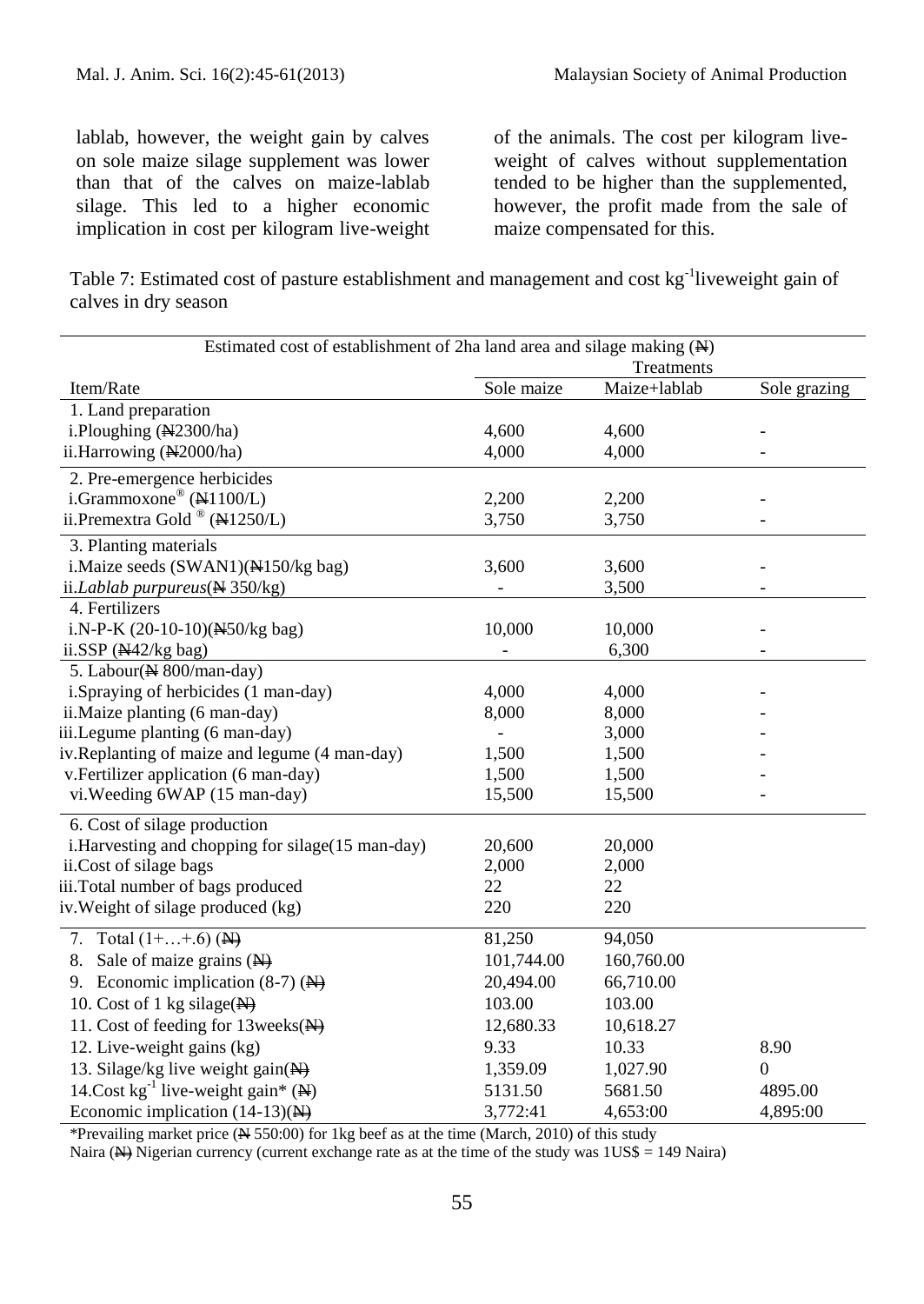Maize cob yields in the present study were within the range  $(2.01 - 3.67 \text{ t/ha})$ reported by other authors for most maize varieties in Nigeria (Olasantan *et al.,* 1997; Ogunbodede *et al.,* 2001). However, it was lower than 4 t/ha reported by Kumar *et al.*  (1987) in northern Nigeria for sole maize. The range of average cob length recorded in this study  $(24.53 - 26.98 \text{ cm})$  was higher than values recorded by Ayoola and Makinde (2009) for maize (SWAN1) with or without fertilizer or manure.

The increase in 1000-grain weight and higher shelling percentage in the undersown even in the second year than the sole cropping might be due to the possibility of N accretion from legumes to the companion cereal. Two types of beneficial effects have generally been reported: higher N content and/or higher grain yield of the intercropped cereal in comparison with the cereal alone without addition of N. Reynolds (1982) reported higher N content and uptake in mixtures compared with sole crop system and that the transfer of N from the legume to the maize was equivalent to 45 kg N/ha. This study showed that herbaceous legumes could provide an alternative to the use of commercial N sources for cereal crops and livestock production in low external-input farming systems. Intercropping legume with cereal could compel legume to fix more N than in a situation in which it is growing alone, provided other factors, such as light and water are not limiting.

Crude protein content of the prepared silage in this trial was outstanding as they exceeded the minimum requirement (11- 12%) for growth and lactation of a 400-kg cow (NRC, 1989). The two silages were therefore adequate for meeting the protein requirement of growing calves to generate a high level of ammonia in the rumen from degradable protein to ensure an efficient digestion process (Ørskov, 1995). Titterton *et al.* (2000) successfully ensiled mixed cereal-lablab and the CP content reported was comparable to that of commercial feed (17.2% - 18.7%). The CP contents 23% and 11% for the mixed and sole maize stover, respectively, obtained in this trial were similar to the values obtained by Mugweni *et al.* (2001) in Zimbabwe and Muhammad *et al.* (2008) in Nigeria from *Sorghum almum* and lablab silage.

Inclusion of legume in the silages increased the percentages of CP, CF, EE, and ash in all the treatments. This perhaps suggested the need for inclusion of legume to capture the optimum requirement for inclusion in maize silage at maturity. While the increasing trend observed in CP content was in agreement with reports of Azim *et al.*  (2001), Mustafa *et al.* (2001) and Mthiogane *et al.* (2001), there are, however, contradicting reports with regards to level of legume required for increasing the quality of grass silages. Muhammad (2008) reported a ratio of 60:40 for grass-legume silage to increase the quality of grass silage. Sibanda *et al.* (1997) reiterated that inclusion of 450g/kg fresh legume increased the volatile nitrogen and total nitrogen content of grass silage. Titterton and Maasdorp (1997) recommended 40% proportion of legumes in grass-legumes silage.

The quality of the mixed silage produced appeared satisfactory in that the DM content was within the recommended range (21-32%) for maize and grass silage. Muhammad *et al.* (2008) recorded a DM content of 508g/kg with *S. almum* and lablab (60:40). This was attributed to the differences in the grass species and the ages at which the forages were ensiled.

While silage prepared with lablab and maize had higher CP content, lablab contributed more to the content of EE in the silage. This could mean that lablab had higher values of some components of nutritive value relative to others. The ash contents of the diets were all within the range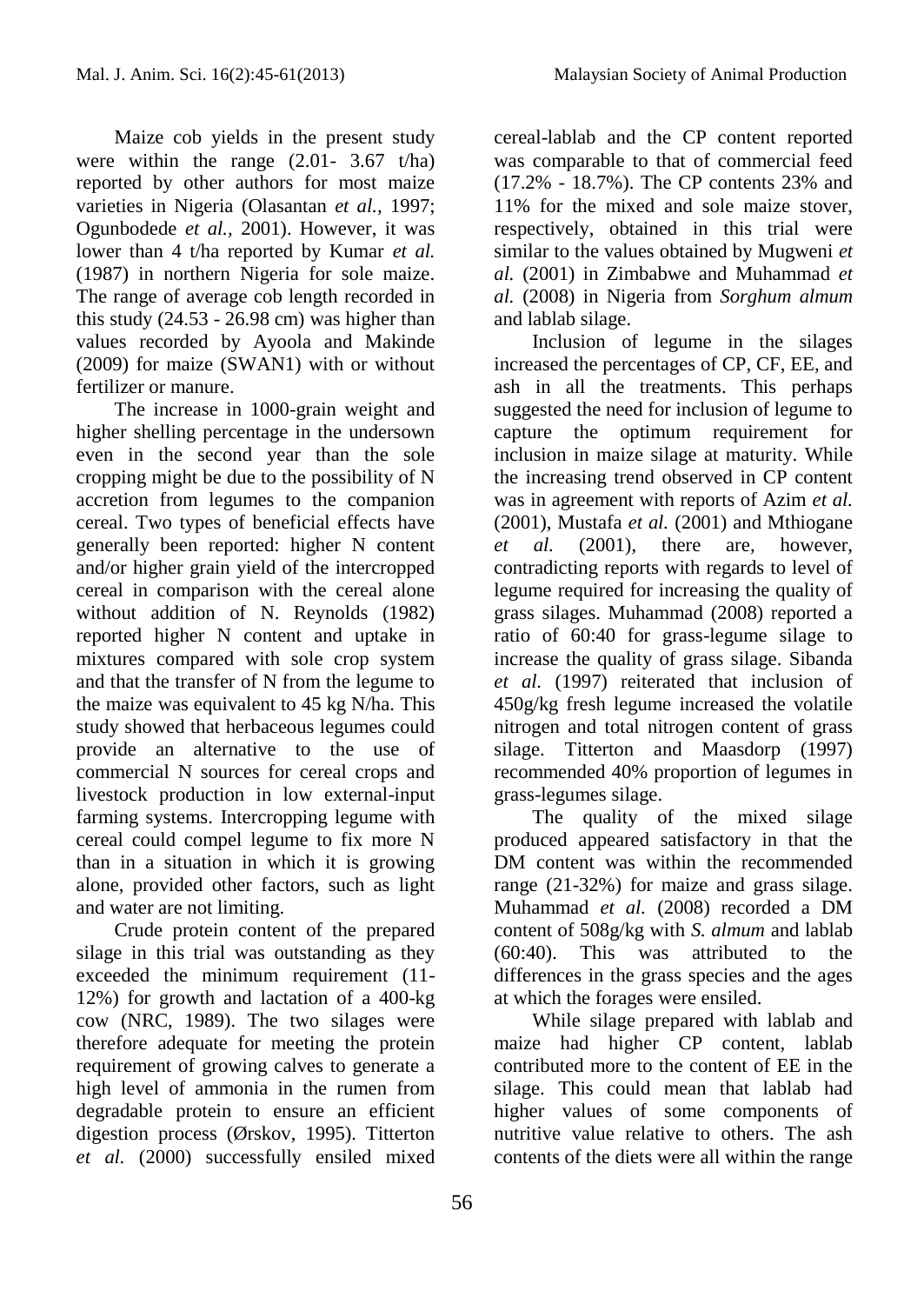recommended for yearling (NRC, 1994). This suggested that there might be no need to add commercial mineral supplements to diet of calves during the dry season if the silage were fed moderately.

The NDF levels of the mixed silage maize-lablab in this trial were within the range for some forage silage in the tropics. Panditharatne *et al.* (1986) reported 69.9- 71.9 % for Guinea grass silage in Sri Lanka while Napier grass silage in Thailand had 64.2-70.2% (Shinoda *et al.,* 1999). The ADF of forages and silages should be within the 22-50% range as suggested by Slater (1991). The lower the ADF the higher was the energy level in the forage or silage. The levels found in this study were within the range indicating that the silage has potentials to supply needed energy to the animals during the dry season.

Mineral concentrations of the diets were variable. Calcium concentration (0.4-0.7%) were higher than the recommended critical level (0.30%) (NRC, 1994). Phosphorus concentrations ranged from 2.6 to 3.6% which exceeded the critical level of 0.25% P suggested by McDowell (1997). Potassium concentration met the requirements for various classes of ruminants (0.05- 0.12%). The Ca: P ratios in these diets were above the range 1:2 to 2:1 suggested as desirable by NRC (1994).

The poor N intake and digestibility values obtained for the unsupplemented animals were due to the fact that crude protein levels that were below the recommended minimum values for maintenance. This shows that there is the need for dry season supplementation in calves because the available feeds at that time are limiting in crude protein. Supplementation with legume crop residues contributes fermentable energy to the rumen in the form of available cellulose and hemicellulose which stimulate fibre digestion (Silva and Ørskov, 1985). Concentrations of

rumen ammonia had been increased following supplementation with forage legumes (Getachew *et al.,* 1994), the increase being a function of the degradability of the nitrogen in the forage legume.

The total weight gain ranged from 8.90 - 10.33 kg and was lower than (10.8 - 12.0 kg) reported by Ashiru *et al.* (2008) when crossbred heifers were fed cowpea or groundnut hulls as supplement to basal sorghum stover. The variation might be due to differences in the species, nutrient composition of the feed, ages of animals and the season of the experiment. All the calves gained weight, which indicated that the intake of energy and protein was well above maintenance requirements. The daily weight gain (185g) was highest in maize-lablab silage supplement and lowest (170 g) in sole maize silage. Inclusion of legume in the supplement increased feed intake and weight gain of the calves better than sole grazing. Supplementation is necessary in ruminant production because the animals cannot meet their maintenance needs on low quality grass alone during the dry season.

Legumes are considered superior animal feed to grasses because of higher voluntary intake of digested nutrients (Goering *et al*., 1991). In this study, intake of silage increased with addition of lablab. This might be due to increased CP% and digestibility of the rations as a result of the addition of lablab. Supplementation of dairy animals that rely on natural grasses, as basal diet, is inevitable for realization of high milk yields (Kavana *et al.,* 2007). Ibrahim and Olaloku (2000) suggested that feed supplements to roughage were beneficial to cattle because they provided essential nutrients to the rumen micro-organisms and enhanced activity of micro-organisms in the rumen resulting in better digestibility. They provided nutrients for cattle and helped them to maintain their weight during the dry season. Supplementation of pasture in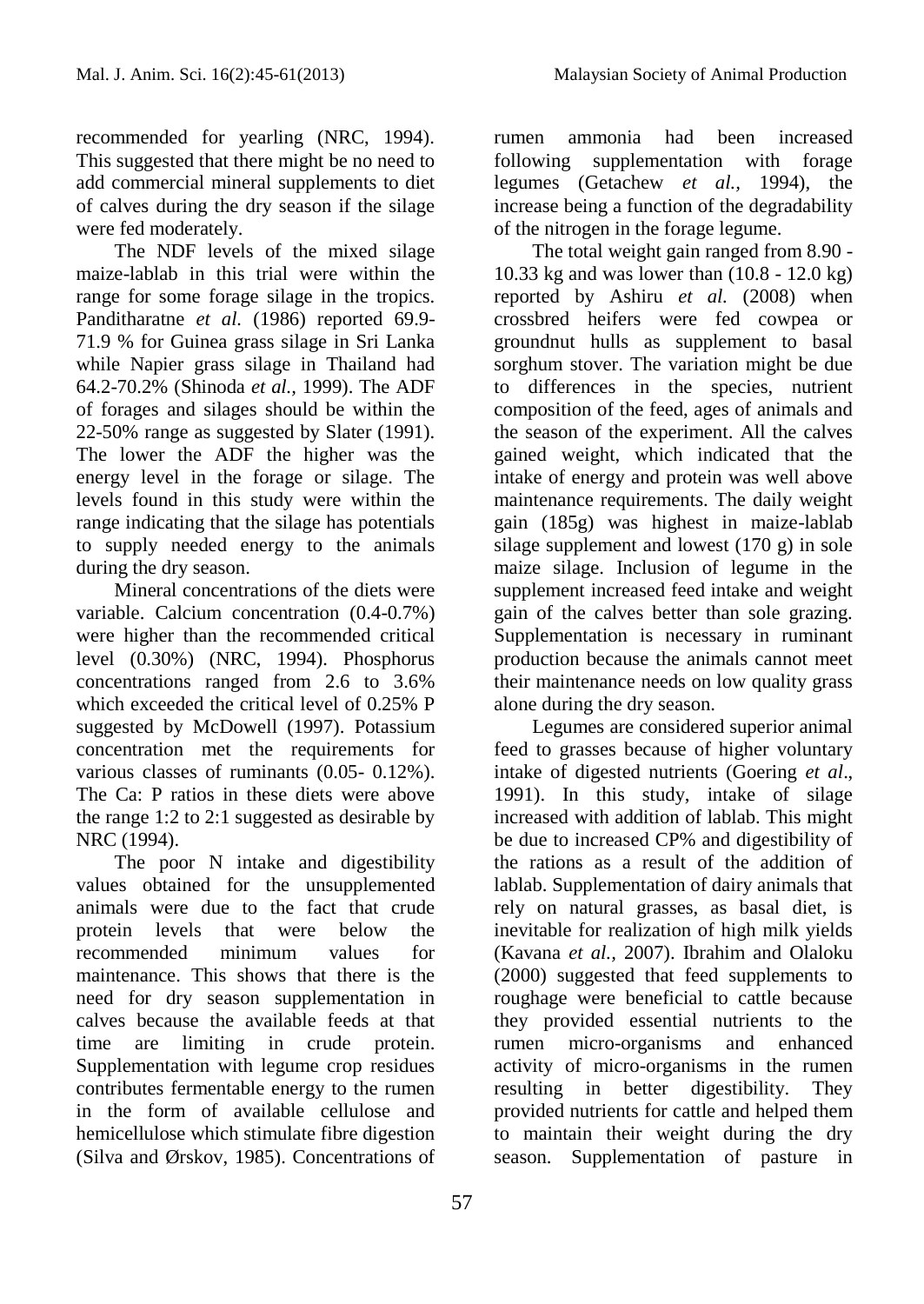Zimbabwe with 110 g *Acacia angustissima*  per goat per day was found to result in an increase in weight gain of 12 g per day (Ibrahim and Olaloku, 2000). The result from this study showed that increasing the proportion of lablab in the diet appeared to improve acceptability of diets by the animals.

The percentage of empty live-weight and dressed weight of animals were found to be highly correlated with live-weight (Chawla and Nath, 1979). The higher live weight gain of calves supplemented in this trial would sell at higher price. Though, the cost of producing the silage was relatively high, the sale of maize grain from the undersown plot would offset part of the production cost.

# **Conclusion**

Undersowing maize with lablab 2WAP maize resulted in higher herbage production for ruminant feeding. Lablab undersown in maize increased the shelling percentage and weight of 1000- maize grains. Maize-lablab silage (70:30) can be successfully ensiled to produce feed with CP contents of 23% and provide a good supplement for calves during the dry season. Legume inclusion in the supplemented silage increased feed intake and weight gain of the calves. The findings suggest that silage evaluated in this study especially maize–lablab (70:30) could be given as supplements to calves during the dry season to increase the live-weight gain of the animals.

## **References**

- Amole, T. A. 2008. Effect of time of undersowing maize with forage legumes on cob and forage yields and quality of their silage. M.Agric. dissertation.University of Agriculture, Abeokuta.
- A.O.A.C. 1995. Association of Official Agriculture Chemist Official Method of Analysis.16<sup>th</sup> Edition. Washington. D. C.
- Ashiru, R.M., Ehoche, O.W., Akpa, G.N., Mohamed, I.R., Tanko, R.J. and Abdu, M.I. 2008. Performance of Friesian x Bunaji heifers fed cowpea or groundnut haulms as supplement to basal sorghum stover. Proc. 13<sup>th</sup> Annual Conference of Animal Science Association of Nigeria. (ASAN). Sept. 15-19. 2009. pp 235-238.
- Ayoola, O.T. and Makinde, E.A. 2009. Maize growth, yield and soil nutrient changes with N-enriched organic fertilizers. African J. Food Agriculture Nutrition and Development.
- Azim, A., Khan, A.G., Nadeem, M.A. and Muhammad, D. 2001. Influence of maize and cowpea intercropping on fodder production and characteristics of silage. Asian-Aust. J. Anim. Sci. 4: 781-784.
- Butterworth, M.H. and Mosi, A.K. 1986. The voluntary intake and digestibility of combinations of cereal crop residues and legume hay for sheep. ILCA Bulletin No. 24: 14-17.
- Chawla, D.S. and Nath, I. 1979. A note on the studies on meat production in goats: Effect of castration on dressed meat production in Beetalandits exotic crosses. Indian J. Animal Sci. 49: 406- 408.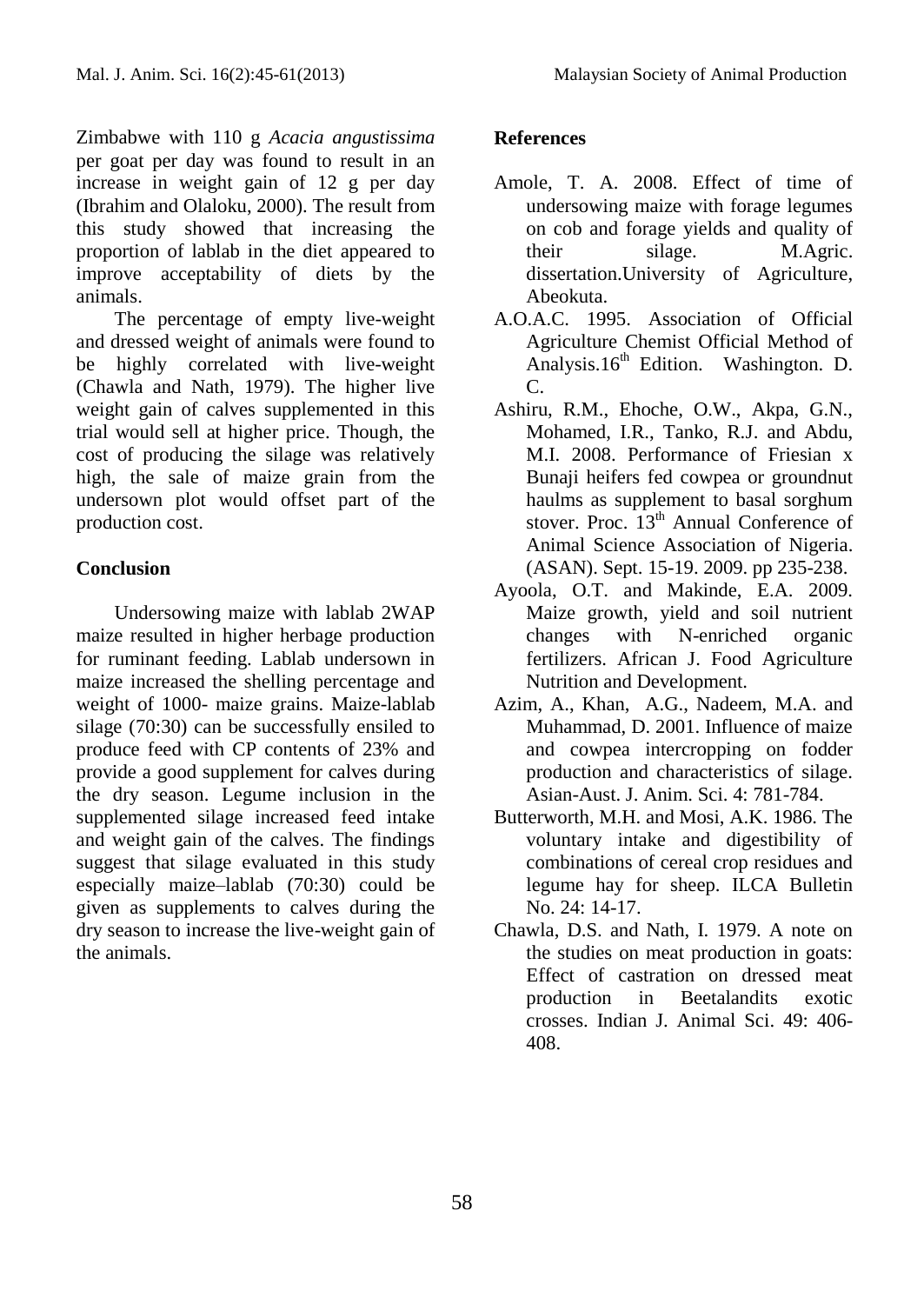- De Boever, J.L., Cottyn B.G., De Brabandar, D.L., Vanacker, J.M. and Boucque, C.V. 1997. Prediction of the feeding value of maize silage by chemical parameters, in vitro digestibility and near infra-red spectroscopy (NIRS). Anim. Feed Sci. and Technol. 66: 211-222.
- Duncan, D.B. 1955. New Multiple Range Test. Biometrics 11: 1-42.
- Getachew, G., Said, A.N. and Sundstol, F. 1994. The effect of forage legume supplementation and body weight gain by sheep fed a basal diet of maize stover. Animal Feed Sci. Technol. 46: 97-108.
- Goering, H.K., Waldo, D.R., Tyrrell, H.F. and Thomson, D.J. 1991. Composition of formaldehyde and formic acid treated alfalfa and orchard grass silages harvested at two maturities and their effects on intake and growth by Holstein heifers. J. Anim. Sci. 69: 4634-4643.
- Google Earth, 2011. *http//www.google.earth*.
- Hart, F.J. and Wanapat, M. 1992.Physiology of digestion of urea-treated rice straw in swamp buffalo. Asian-Aus. J. Anim. Sci*.*  $5: 617-622$
- Ibewiro, B., Vanlauwe, B., Sanginga, N. and Merckx, R. 1998. Nitrogen contribution of roots to succeeding maize in herbaceous legume cover cropping systems in a tropical derived savanna.. *In*  G. Renard, A. Neef, K. Becker, and M. von Oppen (eds.). Soil fertility management in West African land use systems. Proc. Workshop, Niamey, Niger, 4-8 Mar. 1997. pp. 123-128.
- Ibrahim, H. and Olaloku, E. 2000. Improving cattle for milk, meat and traction. ILRI Manual 4. Nutrient requirements and feed resources. ILRI publication. Nairobi, Kenya. 135pp.
- Kaiser, A.G., Havillah, E.J., Chopping, G.D. and Walker, R.G. 1993. Northern dairy feedbase 2001. 4. Feeding system during winter and spring. Trop. Grassland 27: 180-211.
- Kavana, P.Y., Kizima, J.B. and Masakia, B.J. 2007. Constraints to use of natural pasture for ruminants production along the eastern coast of Tanzania. [Livestock](http://www.lrrd.org/lrrd19/12/cont1912.htm)  [Research for Rural Development 19](http://www.lrrd.org/lrrd19/12/cont1912.htm)  [\(12\).](http://www.lrrd.org/lrrd19/12/cont1912.htm)
- Khalili, H., Varvikko, P. and Crosse, S. 1994. The effects of forage type and level of concentrate supplementation on food intake, diet apparent digestibility and milk production of crossbred cows (*Bos taurus* x *Bos indicus*) cows. Anim. Prod.  $58: 321-328$ .
- Kumar, V., Ogunlela, V.B. and Yadav, R.C. 1987. Productivity of maize associated intercrops in relation to bed configuration and planting pattern. Samaru J. Agric. Res. 5(1&2): 97-108.
- Maasdorp, B.V. and Titterton, M. 1997. Nutritional improvement of maize silage for dairying: Mixed-crop silages from sole and intercropped legumes and a long season maize. 1. Biomass yield and nutritive value. Anim. Feed Sci. Technol. 69: 241-261.
- McDowell, L.R. 1997. Minerals for grazing ruminants in tropical regions, 3rd edn. University of Florida, Gainesville, Florida, USA, 81pp.
- Mthiogane, D.M.W., Nsahlai, I.V. and Bons, N. 2001. The nutritional composition, fermentation characteristics, *in sacco* degradation and fungal pathogen dynamics of sugar cane tops ensiled with or without water. Anim. Feed Sci. Technol. 3(4): 171-185.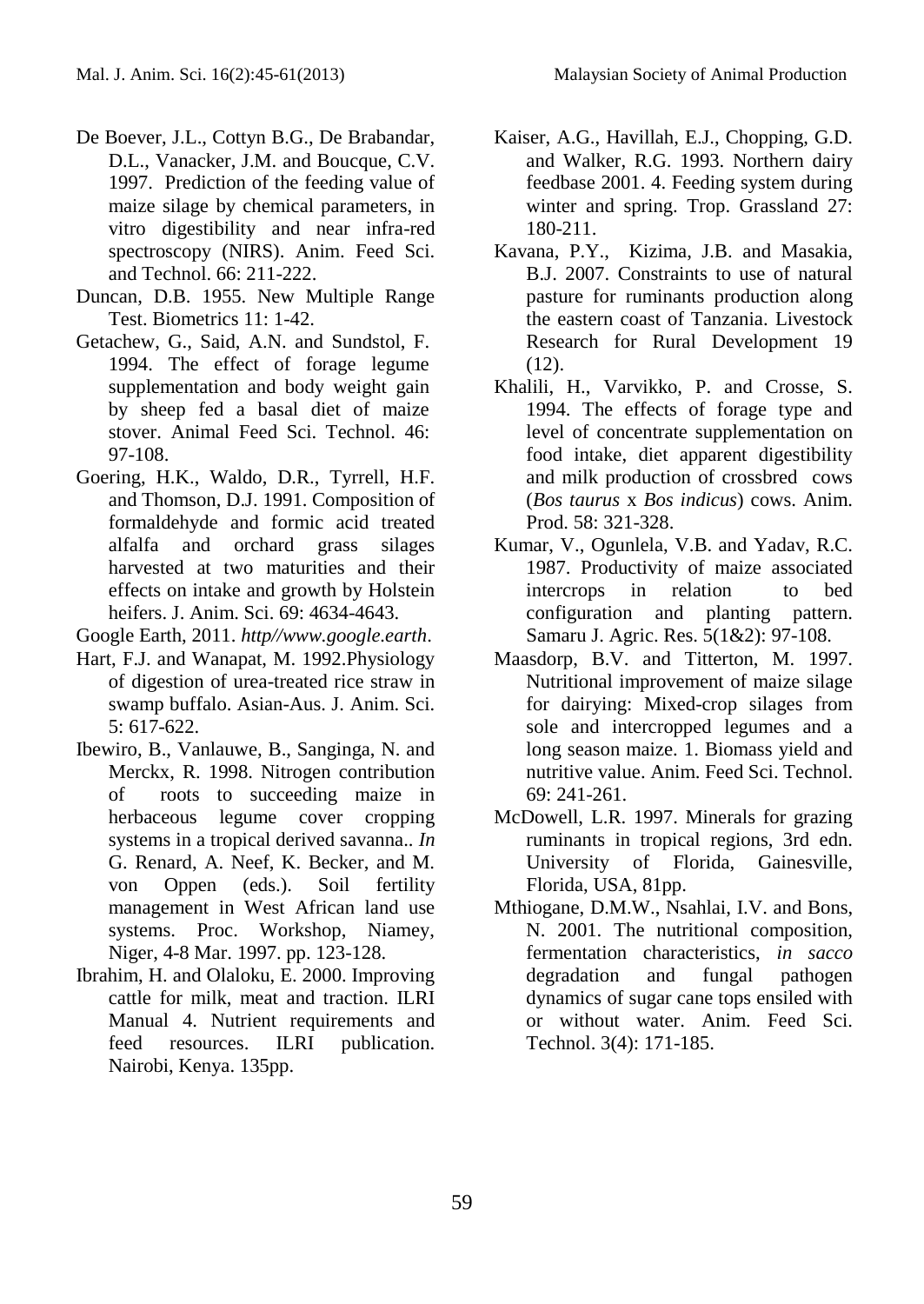- Mugweni, B.Z., Titterton, M., Maasdorp, B.V. and Gandiya, F. 2001. Effect of mixed cereal-legume silages on milk production from lactating Holstein dairy cows (R7010) Sustaining livestock in challenging dry season environments.
- Muhammad, I. R, Abdu, M. I., Iyeghe-Erakpotobor, G.T. and Sulaimom, K.A. 2008. Ensiling quality of Gamba fortified with tropical legumes and its preference by rabbits. Res. J. of Appl. Sci*.* 4:20:25.
- Muinga, R.W., Thorpe, W. and Topps, J.H. 1992. Voluntary food intake, live-weight change and lactation performance of crossbred dairy cows given *ad libitum Pennisetum purpureum* (Napier grass var. Bana) supplemented with leucaena forage in the lowland semi-humid tropics. Anim. Prod*.* 55: 331-337.
- Nnadi, L.A. and Haque, I. 1986.Performance of forage legume-maize intercrops on low-nitrogen soil of Ethiopian highlands. Field Crops Res.
- NRC (National Research Council). 1994. Nutrient requirements of dairy cattle.  $5<sup>th</sup>$ edition.National Academy Press, Washington, D.C.
- NRC (National Research Council). 1989. Nutrient requirements of dairy cattle.  $6<sup>th</sup>$ edition. National Academy Press, Washington, D.C.
- Ogunbodede, B. A., Ajibade, S.R. and Olakojo, S.A. 2001.Grain yield stability of new maize varieties in Nigeria. African Crop Science J. 9 (4): 685-691.
- Olasantan, F.O., Ezumah, H.C. and Lucas, E.O. 1997. Response of cassava and maize to fertilizer application and a comparison of the factors affecting their growth. Nutrient cycling in Agro ecosysytems 46: 215-223.

Panditharatne, S., Allen, V.G., Fontenot, J.P. and Jayasuriya, M.C.N. 1988. Effect of stage of growth and chopping length on digestibility and palatability of Guinea- 'A' grass silage. J. Anim. Sci. 66:1005- 1009.

Ørskov, E.R. 1995. Optimizing rumen environment for cellulose digestion.In *Rumen Ecology Research Planning* (eds. R. J. Wallace and A. Lahlou-Kassi). Proc.Workshop held at ILRI, Addis Ababa, Ethiopia, 13-18 March 1995, pp. 177-182.

Reynolds, S.G. 1982. Contributions to yield, nitrogen fixation and transfer by local and exotic legumes in tropical grasslegume mixtures in Western Somoa. Trop. Grasslands 16(2): 76 -82.

- Statistical Analysis System Institute Inc., 1999. SAS/ 24. STAT Programme, Carry, NC: SAS Institute Inc.
- Shinoda, M., Kawashima, T., Pholsen, P. and Chuenpreecha, T. 1999. Evaluation of quality and nutritive value of Napier grass silage with different growth stages either chopped or unchopped in Northeast Thailand. FAO Electronic Conference on Silages, Poster, (March 1999).
- Silva, A. and Ørskov, E.R. 1985**.** Effect of unmolassed sugar beet pulp on the rate of straw degradation in the rumen of sheep given barley straw. Proc. Nutrition Society 44: 50A.
- Sinbanda, S., Jingura, R.M and Topps, J.H. 1997. The effect of level of inclusion of the legume *Desmodium uncinatum* and the use of molasses or ground maize as additives on the chemical composition of grass-and maize-legume silage. Anim. Feed Sci. Technol. 3(4): 295-305.
- Slater, K. (1991). *The Principles of Dairy Farming*, 11<sup>th</sup> Edition. Farmers' Press. Ipswich, UK. 359 pg.